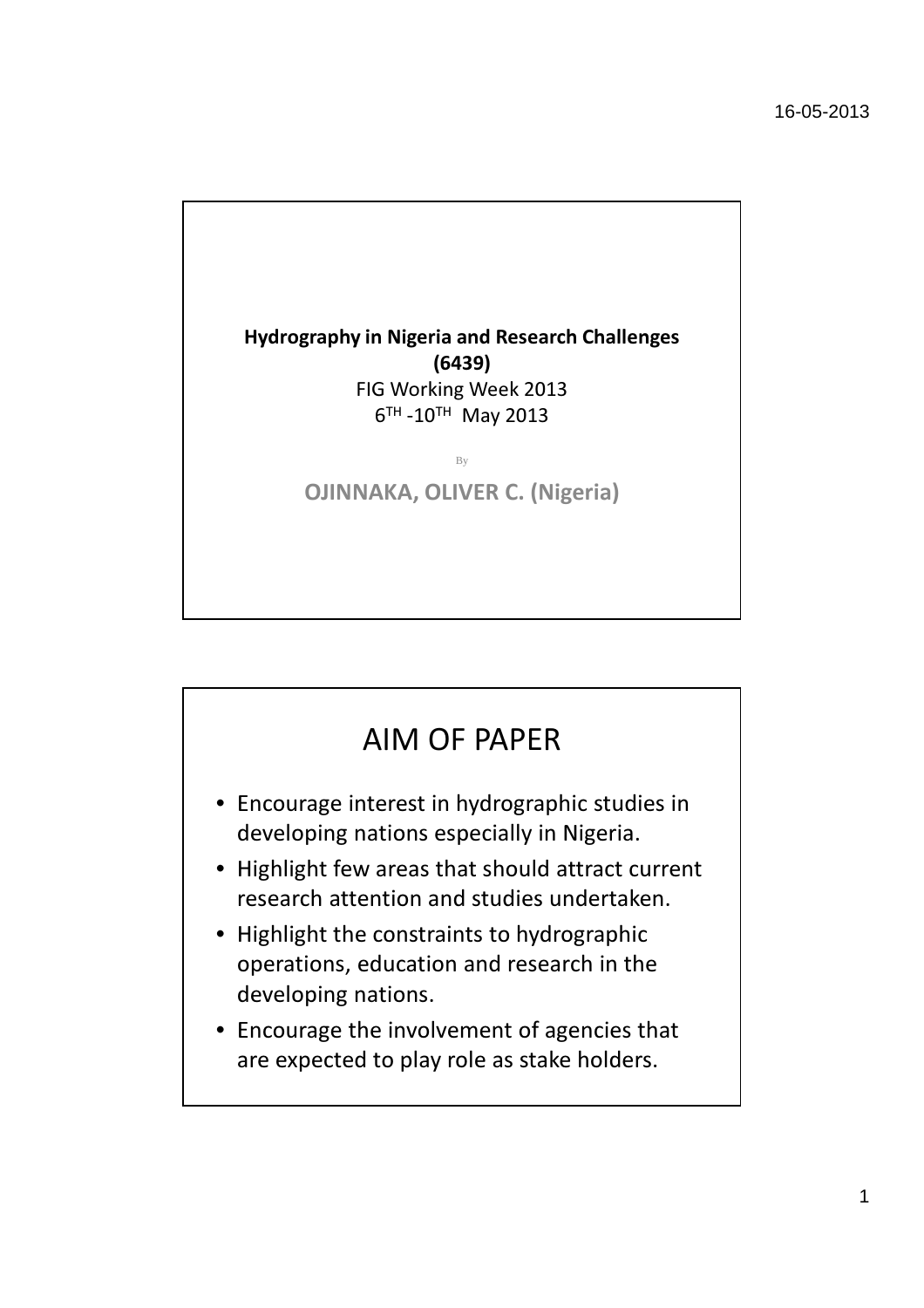### CHALLENGES TO DEVELOPING NATIONS

- Lack of Awareness
- Policy Issues Government and Institutions
- Lack of personnel
- Undeveloped Institutional Framework
- Under-developed research activities

# THE NIGERIAN CHALLANGE

- **Comprehensive charting of the nations coastal waters and** estuaries
- Systematic study of the tidal pattern along the Nigerian coastlines and estuaries.
	- $\checkmark$  Establishment of surge monitoring systems.
- **Establishment of Institutional frame work for hydrographic** education and practise .
- **SOME CURRENT AREAS OF ATTENTION.** 
	- -absence of standard tide gauge stations on Nigerian coastline and estuaries,
	- $\checkmark$  the existence of degenerate amphidromic point at Lagos
	- -an unusual tide arrival time at Opobo river in rivers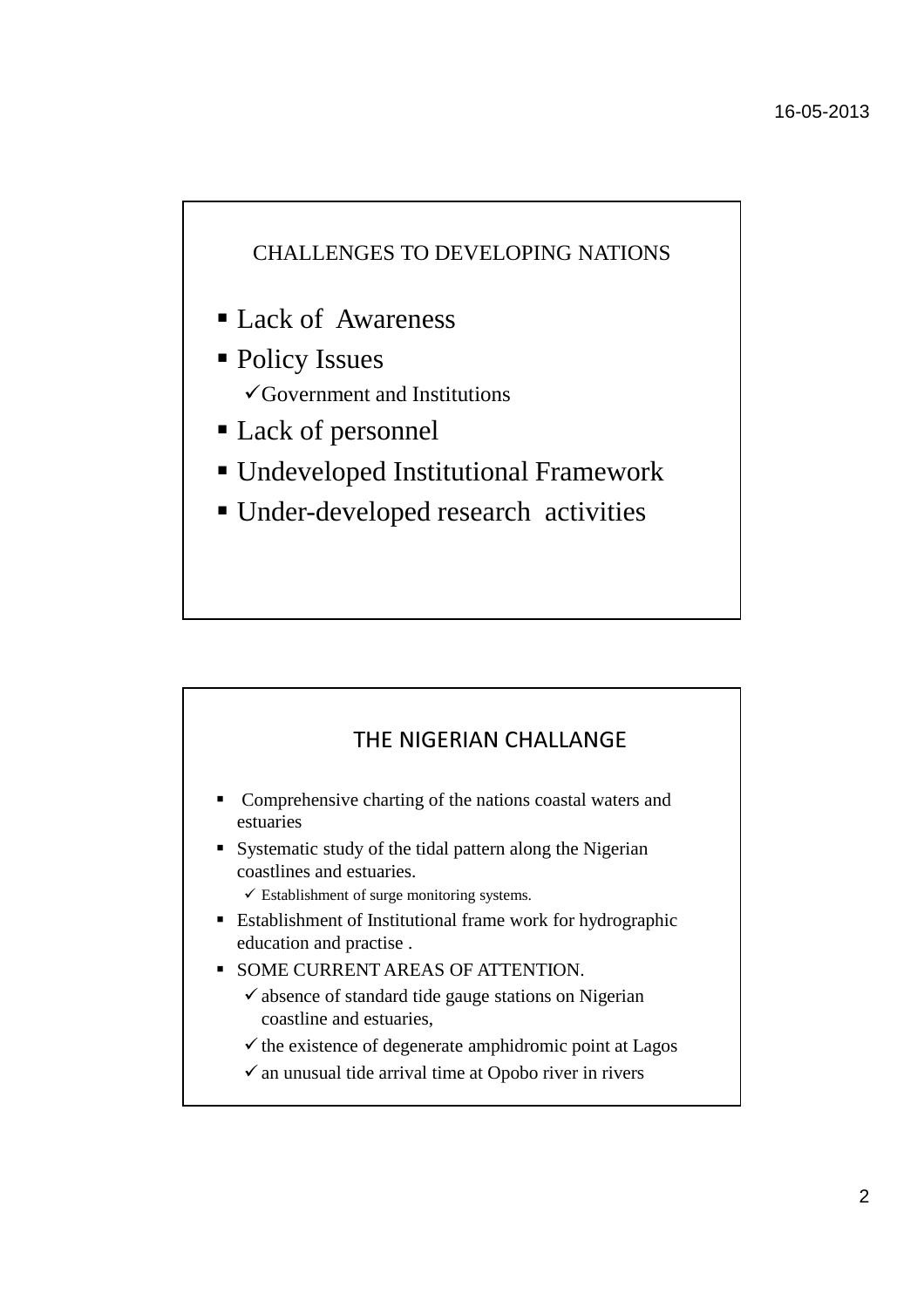## WHY TIDAL STUDIES

 $\square$  Control establishment and study campaigns in coastal zones.

- $\Box$  Surge prediction and monitoring.
- □ Marine traffic control.
- $\Box$  Reduction of bathymetric data.
- $\Box$  Industrial and domestic water supply.
- □ Agriculture.
- $\square$  River pollution studies in estuarine and coastal waters.
- $\Box$  Analysis of tidal stream.
- □ Determination of Mean Sea Level.
- $\Box$  Definition of maritime baselines.

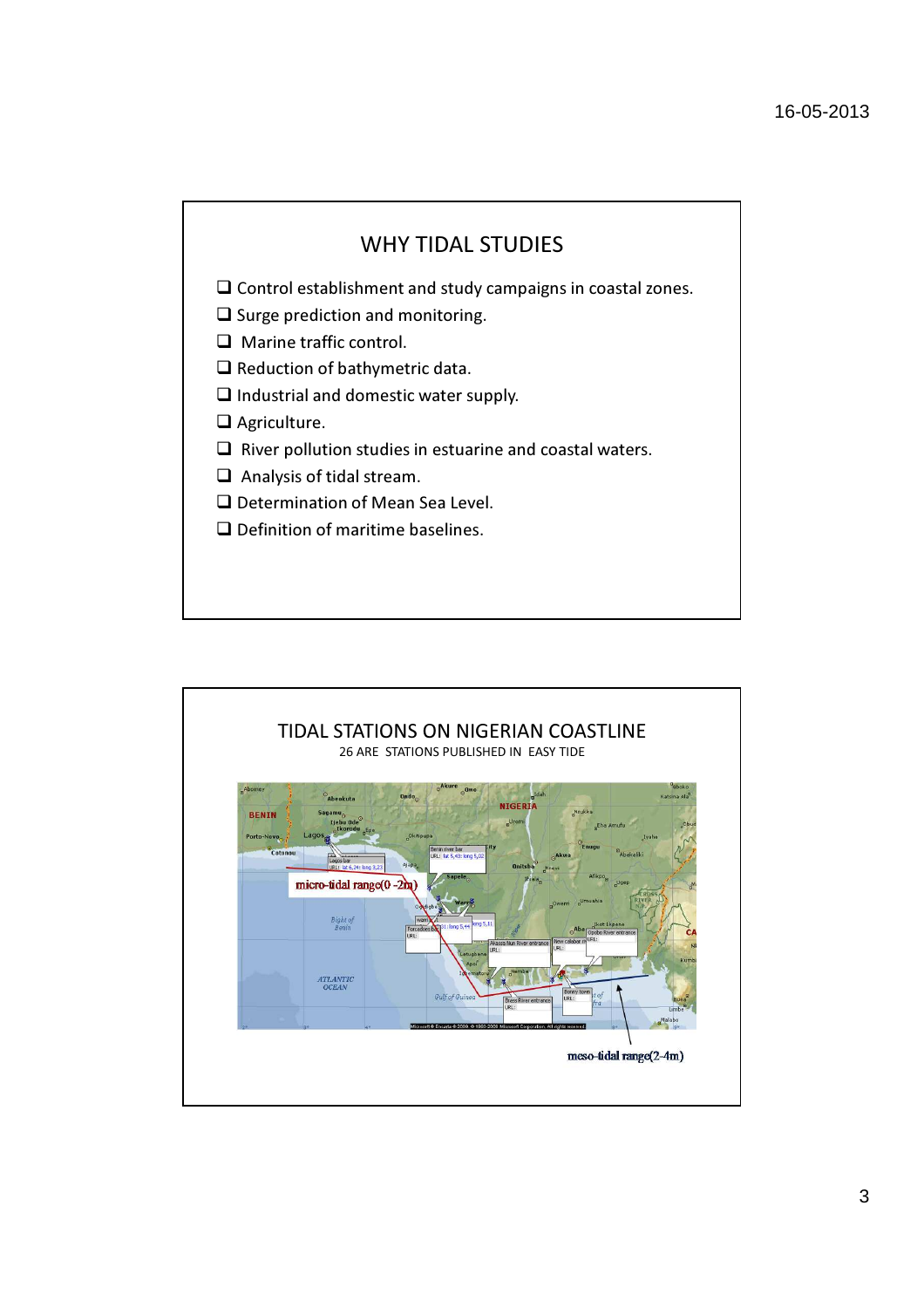### PROBLEMS WTH EXISTING TIDAL STUDIES

- Occurrence of negative values of predicted tides at some tide stations.
- High values of the annual lowest heights at other stations
	- $\triangleright$  indicate incorrectly established chart datum .
- Absence of reference bench marks at almost all tidal location.
	- $\triangleright$  results in arbitrary recovery of gauge zero in event of disturbance.
- Lack of correlation between the chart datum at the tide stations
	- $\triangleright$  resulting in inconsistencies in water level observations and predictions along the coastline.
	- $\triangleright$  does not provide seamless navigation, relative to chart datum, between the stations along the coastline or estuaries.

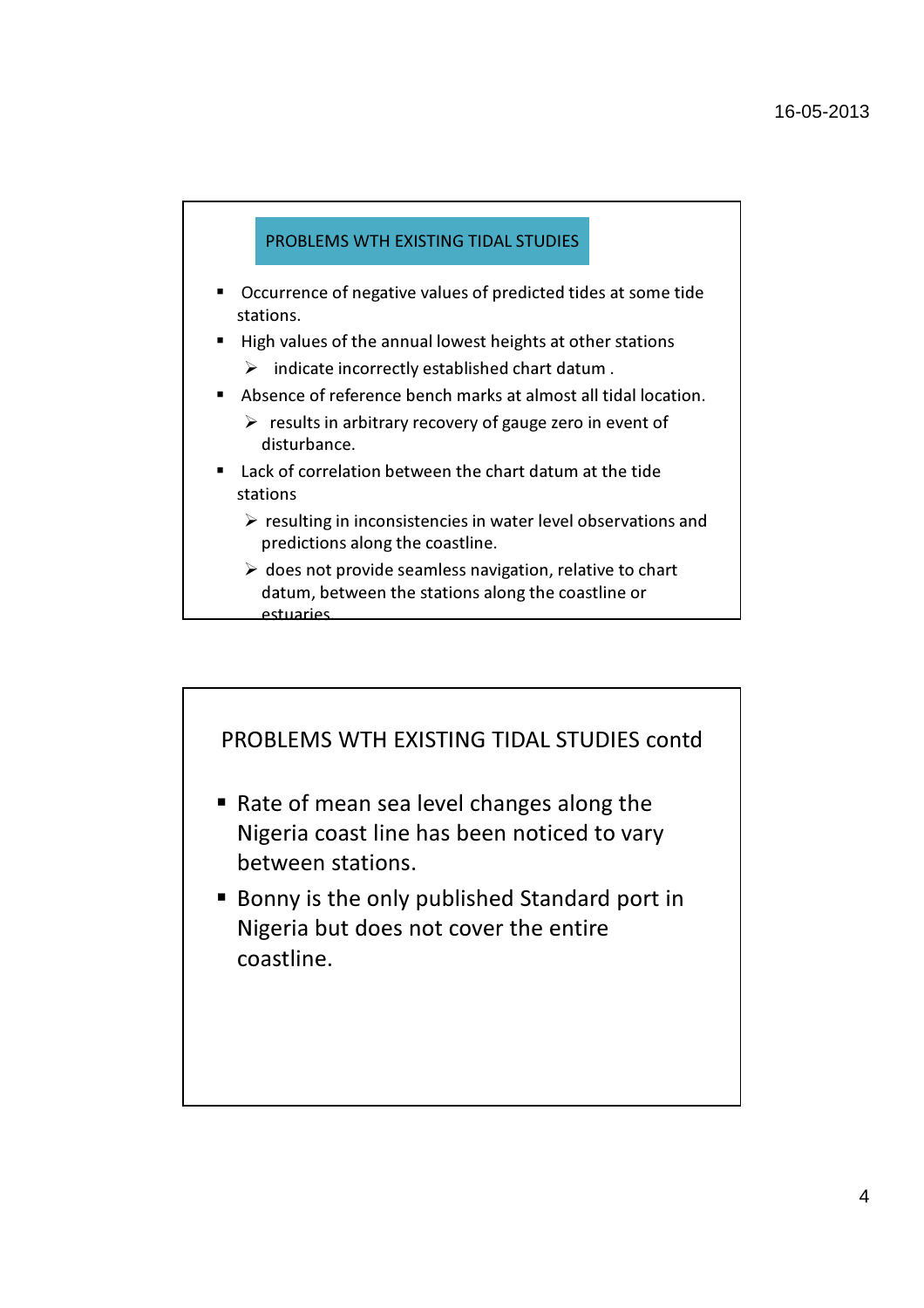

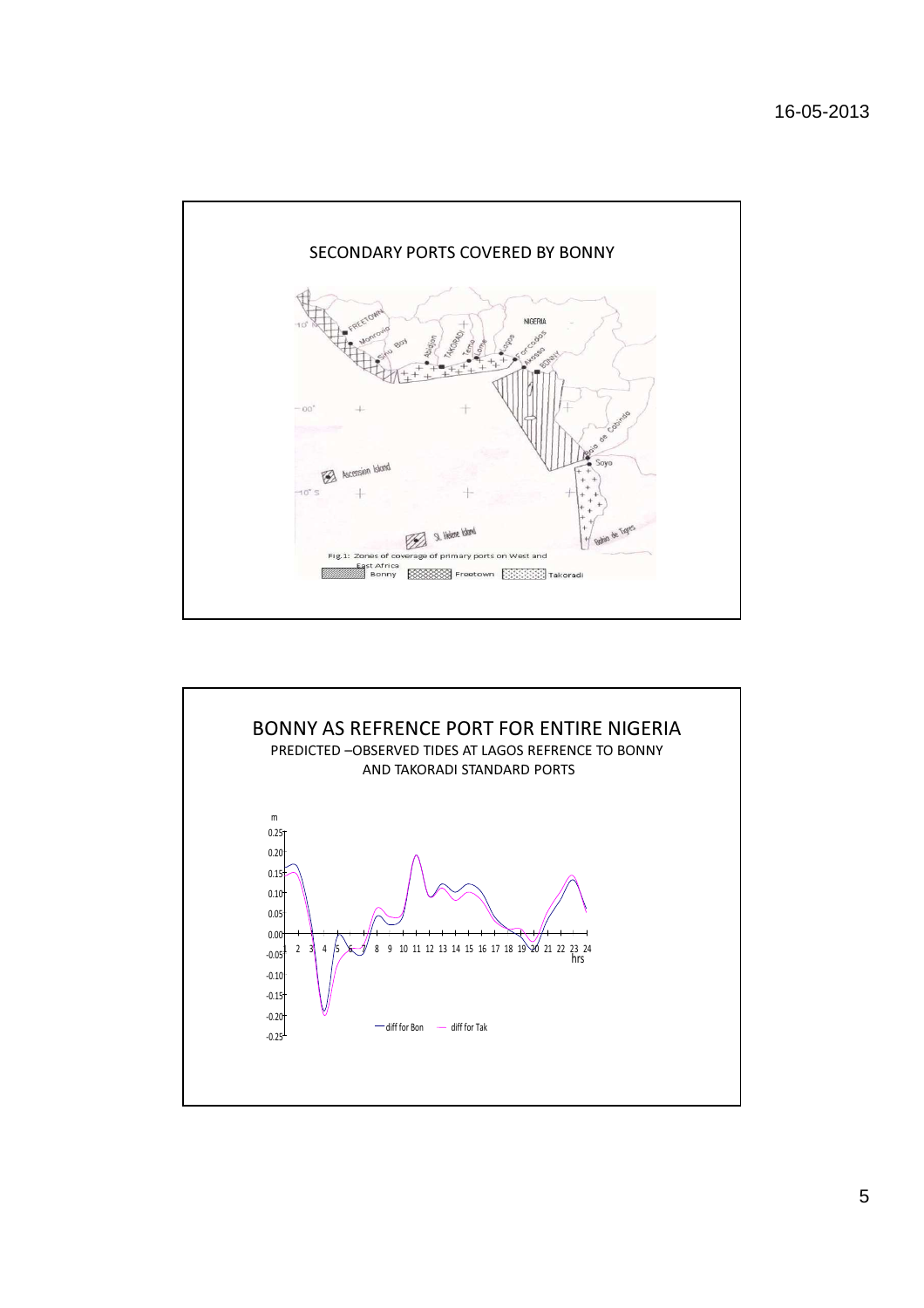

| Non uniform yearly rate of change           | <b>Mean Sea Level Variation</b> |
|---------------------------------------------|---------------------------------|
| Forcado<br>period<br>Lagos<br><b>Bonny</b>  |                                 |
| 1981-82<br>$+0.018$<br>$-0.022$<br>$-0.004$ |                                 |
| $-0.011$<br>$-0.022$<br>$+0.039$<br>1982-83 |                                 |
| 1983-84<br>$+0.038$<br>$+0.007$<br>$+0.05$  |                                 |
| 1984-85<br>$-0.05$<br>$+0.019$<br>$+0.018$  |                                 |
|                                             |                                 |
|                                             |                                 |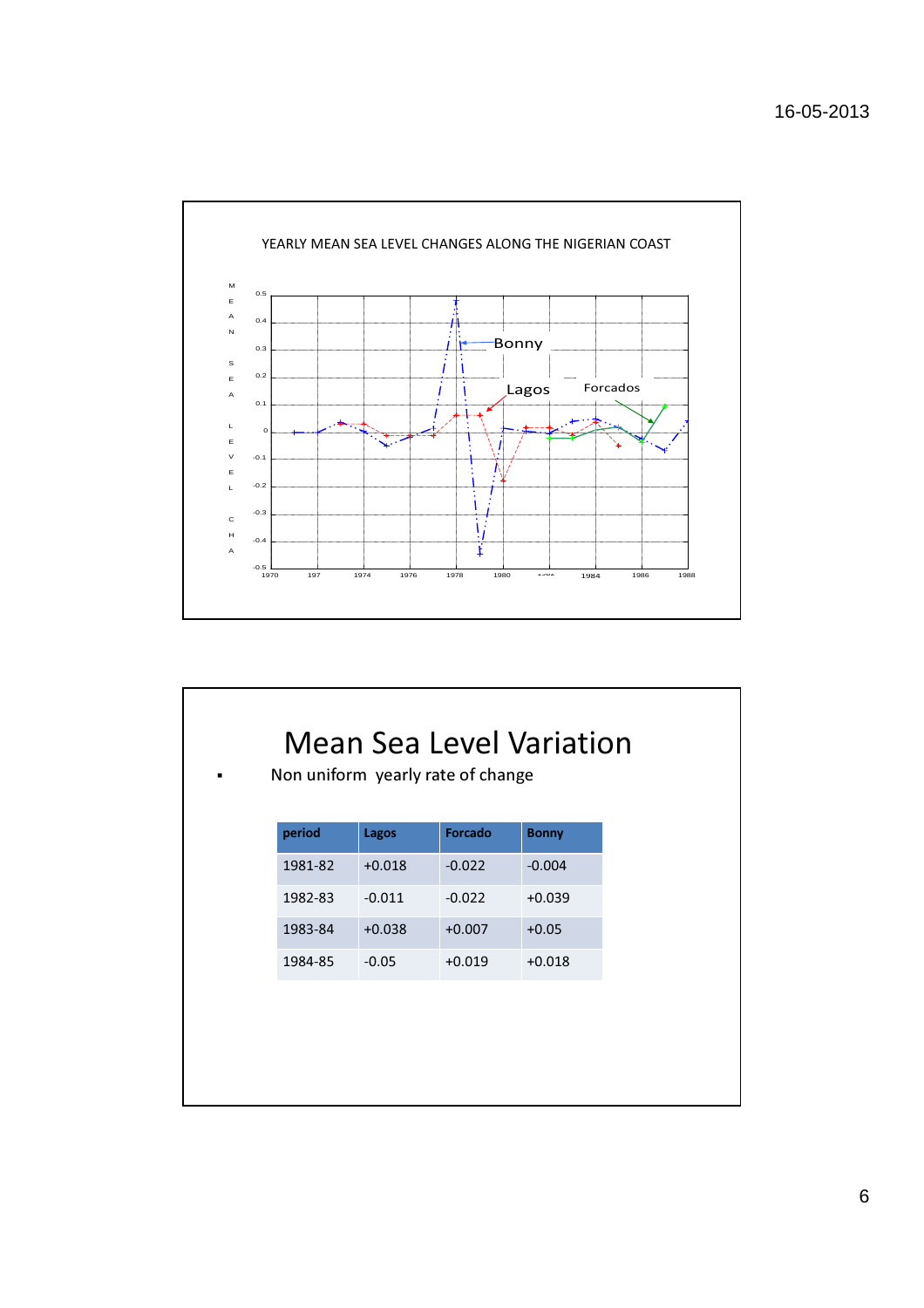

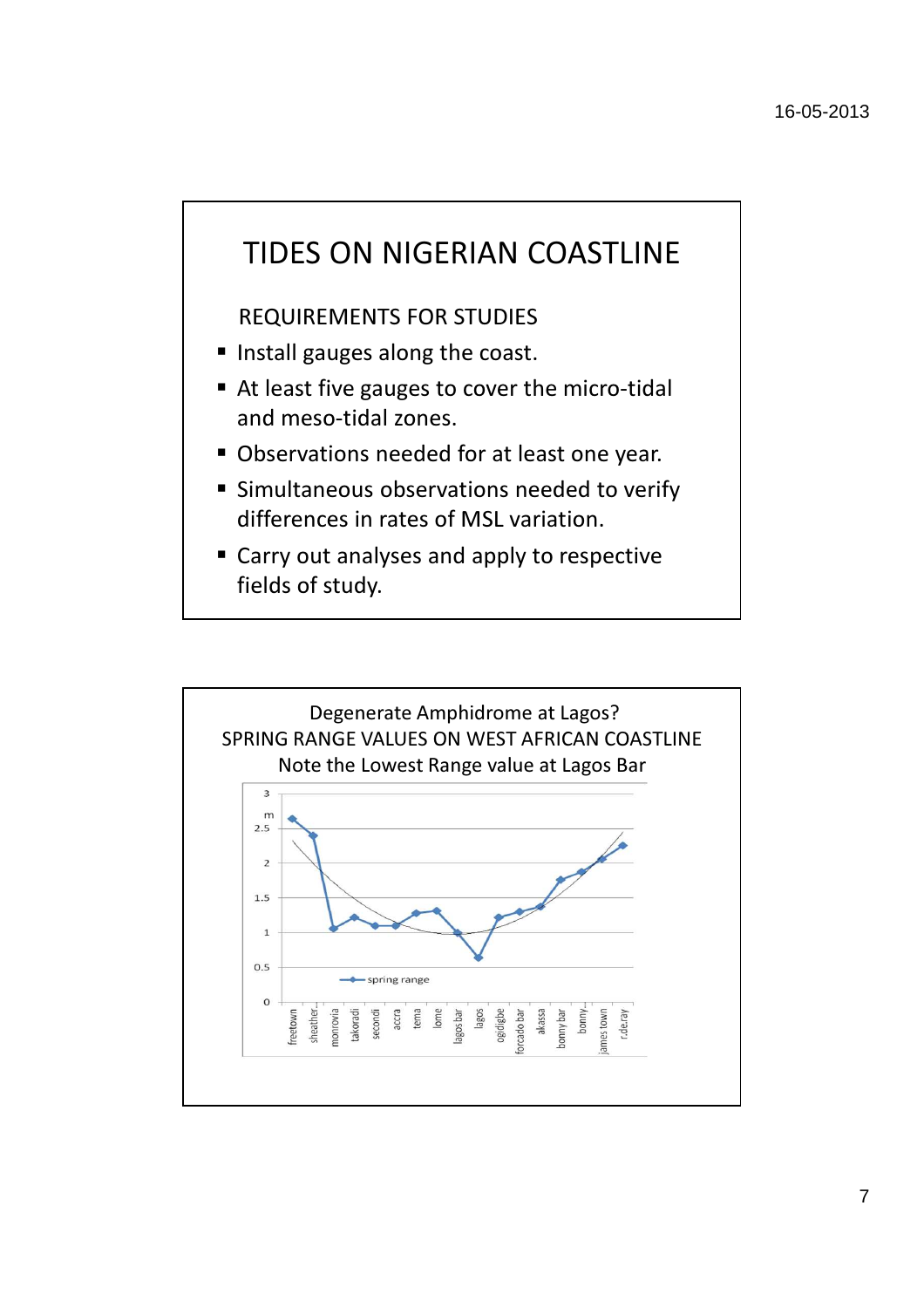

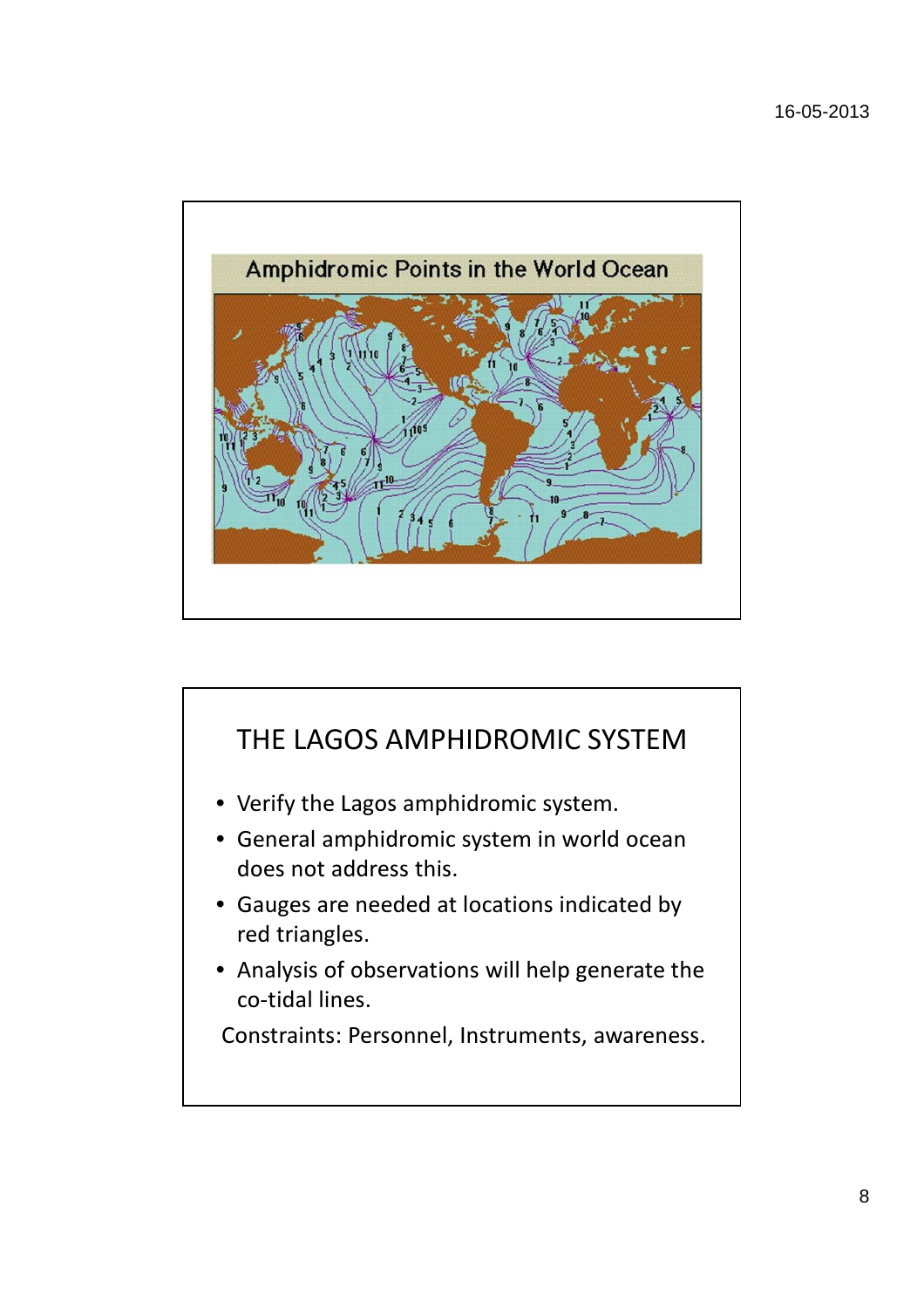

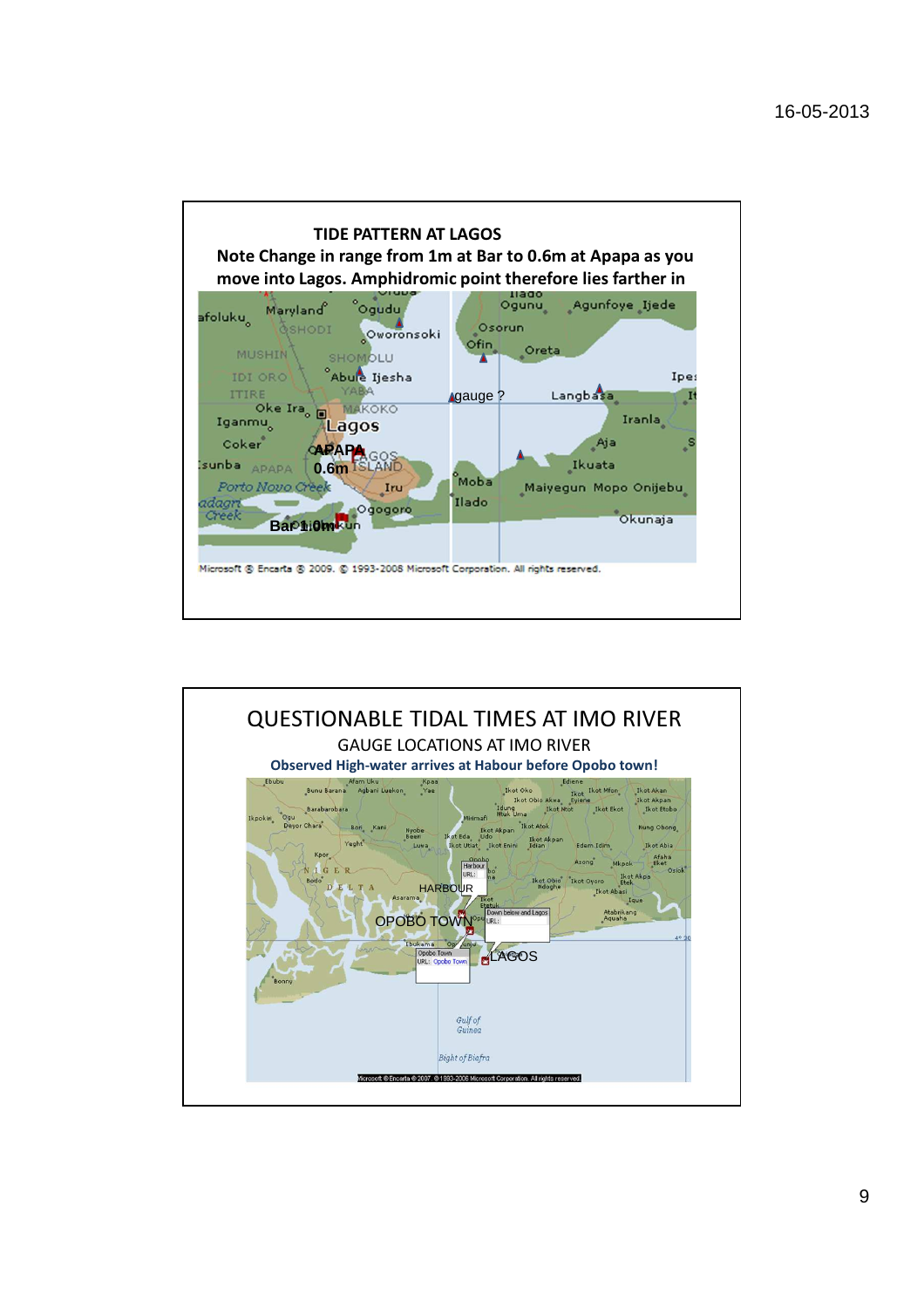|                                                                                                                                                                                                                                                                                                 |                |       | TIDAI TIMES AT IMO RIVER |      |                                 |                       |     |                |  |
|-------------------------------------------------------------------------------------------------------------------------------------------------------------------------------------------------------------------------------------------------------------------------------------------------|----------------|-------|--------------------------|------|---------------------------------|-----------------------|-----|----------------|--|
| Tidal constants $M_2$ , $S_2 K_1$ , $O_1$                                                                                                                                                                                                                                                       |                |       |                          |      |                                 |                       |     |                |  |
|                                                                                                                                                                                                                                                                                                 | M <sub>2</sub> |       | S <sub>2</sub>           |      |                                 | $K_1$                 |     | $\mathbf{o}_1$ |  |
|                                                                                                                                                                                                                                                                                                 | g              | н     | g                        | н    | g                               | н                     | g   | н              |  |
| <b>Harbour</b>                                                                                                                                                                                                                                                                                  | 148            | 0.70  | 186                      | 0.25 | 28                              | 0.15                  | 316 | 0.03           |  |
| Opobo                                                                                                                                                                                                                                                                                           | 147            | 0.67  | 185                      | 0.24 | 24                              | 0.14                  | 312 | 0.01           |  |
| <b>Down below</b>                                                                                                                                                                                                                                                                               | 138            | 0.62  | 174                      | 0.22 | 18                              | 0.15                  | 331 | 0.03           |  |
| Lagos-Opobo                                                                                                                                                                                                                                                                                     | 141            | 0.62  | 174                      | 0.22 | 20                              | 0.11                  | 312 | 0.02           |  |
|                                                                                                                                                                                                                                                                                                 |                |       |                          |      | $v = \frac{g_{m2}}{w_{m2}}$ hrs |                       |     |                |  |
| $t = \frac{g_{s2} - g_{m2}}{w_{s2} - w_{m2}}$ $\approx g_{s2} - g_{m2}$ hrs                                                                                                                                                                                                                     |                |       |                          |      |                                 |                       |     |                |  |
| age of tide and MHWI                                                                                                                                                                                                                                                                            |                |       |                          |      |                                 |                       |     |                |  |
|                                                                                                                                                                                                                                                                                                 |                | Age   | <b>MHWI</b>              |      | <b>Remarks</b>                  |                       |     |                |  |
| station                                                                                                                                                                                                                                                                                         |                | t hrs | v hrs min                |      |                                 |                       |     |                |  |
| <b>Harbour</b>                                                                                                                                                                                                                                                                                  |                | 38    | 05 06                    |      |                                 | HW arrives at Opobo 2 |     |                |  |
| <b>Opobo</b>                                                                                                                                                                                                                                                                                    |                | 38    | 05 04                    |      | min before Habour               |                       |     |                |  |
| The age of tide " t" and the mean luni-tidal interval(MHWI) "v" computed from table 1 are given<br>follows and listed in table 2:<br>where $w_{s2}$ and $w_{m2}$ speeds of the S <sub>2</sub> and M <sub>2</sub> constituents given as 30.000°/hr and 28.984°/hr<br>respectively.<br>Down below |                | 36    | 04 46                    |      |                                 |                       |     |                |  |

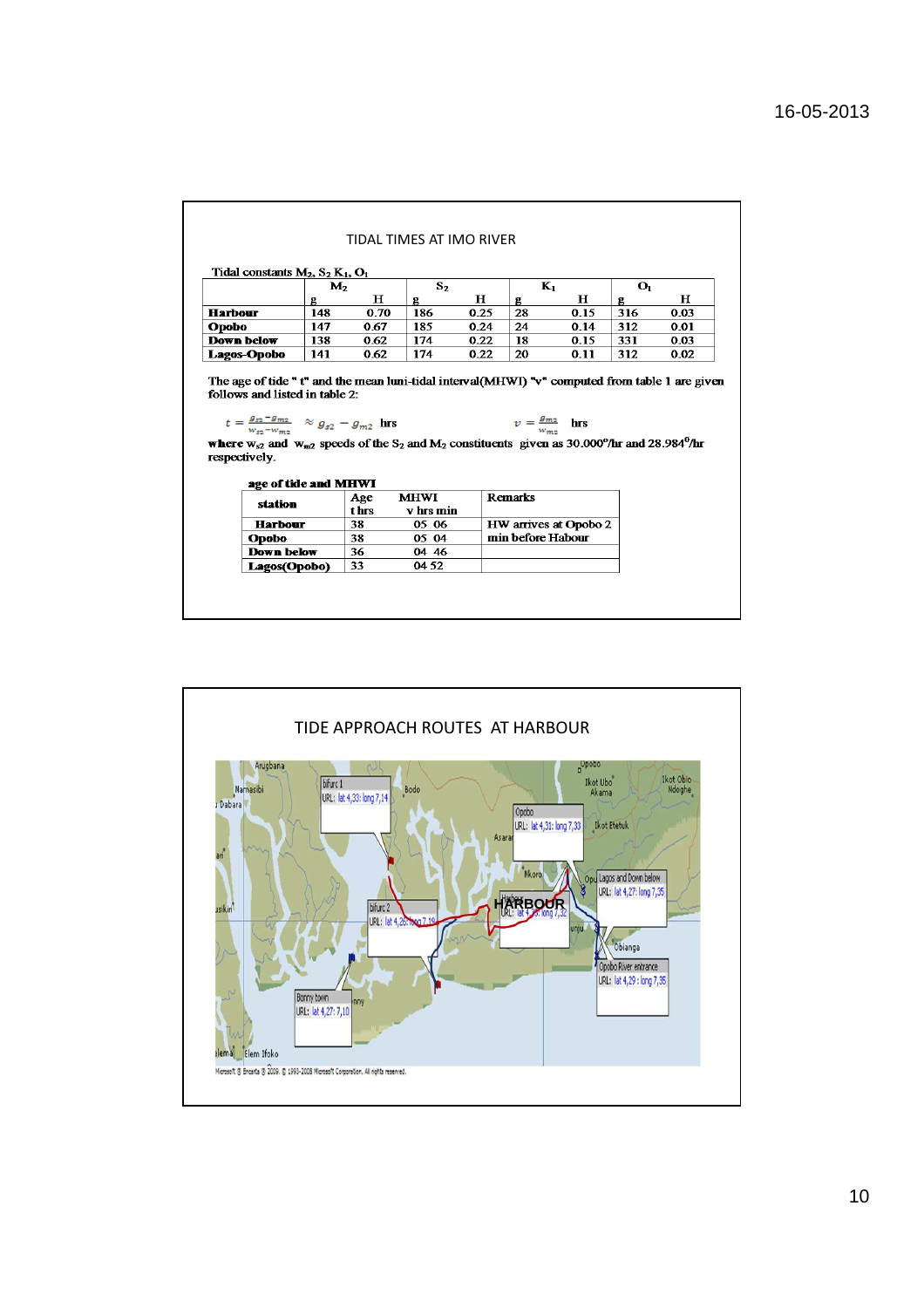#### TIDAL TIMES AT IMO RIVER OPOBO CONTD

- Opobo to Harbour= 4.2km.
- Wave speed for approximate 7m depth =  $SQRT(gd) = 8.4$  m/s
- Expected diff. in HW time =4200/8.4= 8 min.
- HW arrives 6 min earlier than expected.
- For actual observations, HW arrived earlier at Harbour than at Opobo.

### POSSIBLE CAUSES

- Tide arrives earlier at Harbour from any of the two alternative routes.
	- -Distances are 42km and 36km from Bifurc1 and Bifurc 2 respectively.(see figure)
	- -Lagos to harbour 12km
- Depth of creek is a factor. See wave equation above.

### Research Requirements

- Install gauges along all alternative routes.
- **Carry out tidal analysis**
- Verify tide propagation pattern and time differences.
- **•** Verify depth of routes and depth variation along routes.
	- $\checkmark$  M2 will propagate as shallow water wave and celerity depends on depth.
- $\triangleright$  Tide wave propagation is important in water transport.
	- $\checkmark$  Needed by Emergency agencies for movement to hot spots in riverine areas.
- $\triangleright$  CONSTRAINTS: Policy, Infrastructure, Human resources, awareness.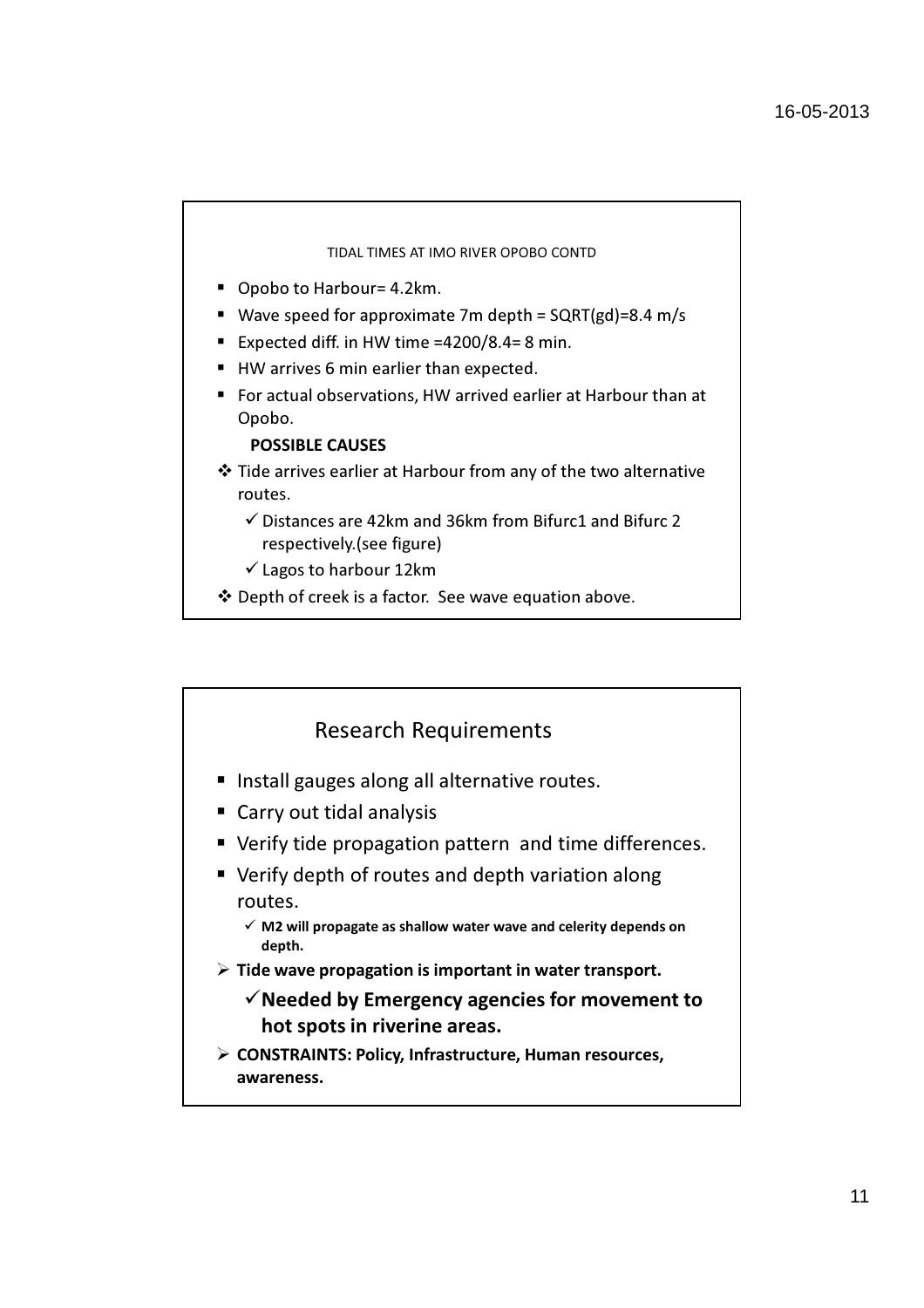

• Establishment of National Hydrographic Service is over due.

 $\checkmark$  Needed to formulate policies in Hydrography.

- $\checkmark$  Initiate personnel development and encourage establishment of the necessary infrastructure.
- The Nigerian Ports Plc is stake a holder and should pioneer charting of Nigerian waters.
- NEMA is a stake holder and should fund related research.
	- $\checkmark$  Needs vital input from hydrography for her operations riverine areas.